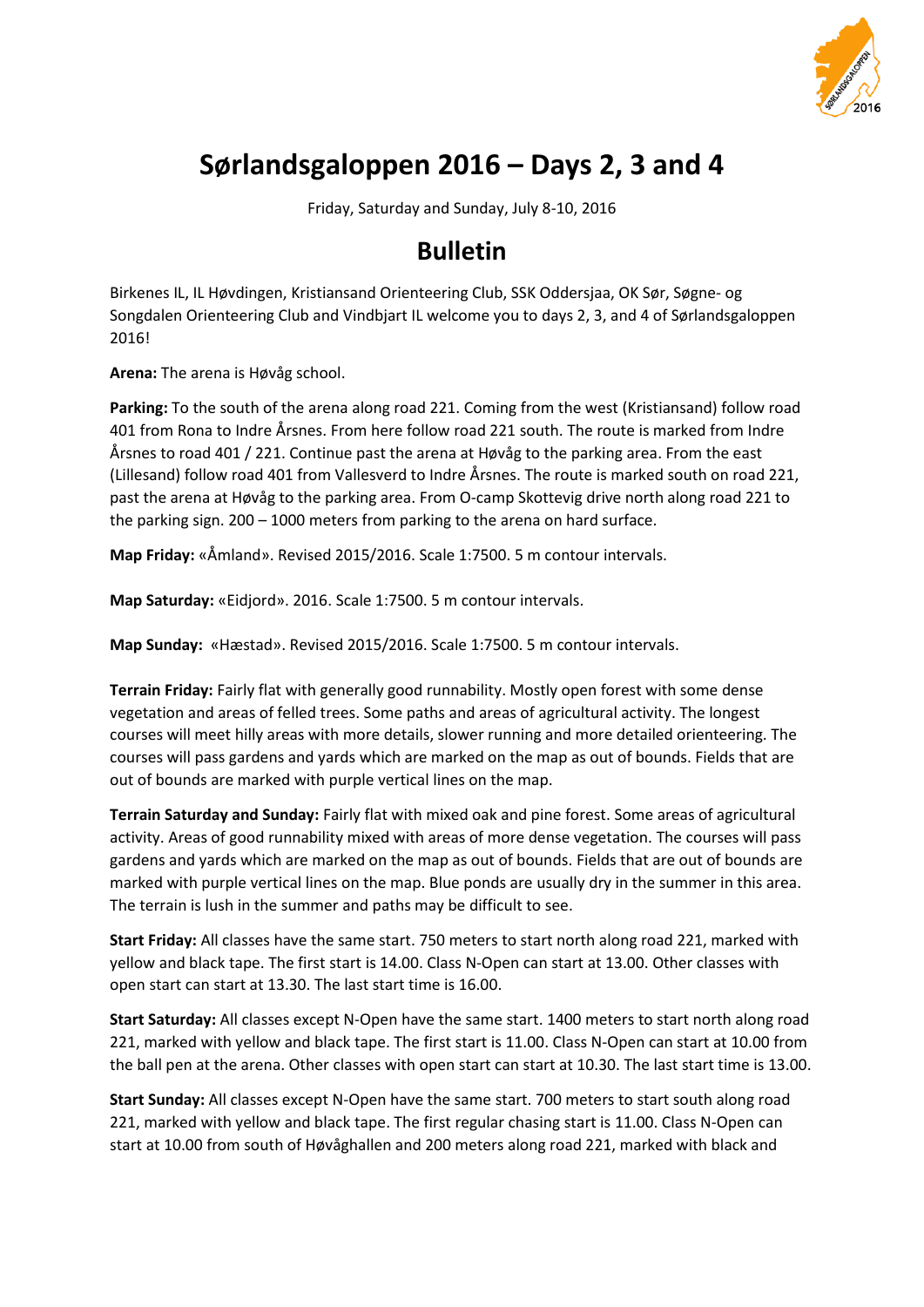

yellow tape. Other classes with open start can start at 10.30. The last start time is 13.00. See below for more information about the chasing start on Sunday.

There is no start point on Friday. Saturday and Sunday there is a start point (no punching).

All N-classes, D/H -10, D/H 11-12 and D/H 13-16 C receive their maps at the event office.

Call-up is 3 minutes before the start time noted in the start list.

All runners must wear bibs with their start numbers every day. The same start number will be worn each day of Sørlandsgaloppen 2016. Start bibs/club packets can be picked up at the event office. Start bibs must not be washed in washing machines.

Control description sheets are available at the start for all classes **except** for courses 17, 18 and 19.

**Chasing start Sunday 10. July:** The start order and start times on Sunday will be determined by the combined times from the first three races. The runner with the shortest combined time will start first. The next runners start after the leader based on their combined times from the first three races. Runners with combined times of more than 20 minutes longer than the leader's time will start in a mass start 25 minutes after the leader starts. Runners who do not have approved times from the three races will start in the mass start. All A classes have chasing start (except AK classes). No chasing start in N, B, C or AK classes including classes with open start and direct entry classes.

Chasing start times for all the classes will be posted at the arena on Saturday, 9 July, as well as on our website the same da[y http://www.sg2016.no](http://www.sg2016.no/)

**Timing / punching**: Emit cards (not emiTags) will be used by all runners. Please check the start list to make sure your Emit card number is correct. This is the responsibility of each runner. **Please contact the event office if your Emit card number is different than the number on the start list.** Backuppatches are optional and are available at start. Runners must punch the last control at the goal line.

Maximum times are in accordance with NOF competition rules and are 90 minutes for middle distance on Friday and Sunday, and 180 minutes for long distance on Saturday.

Rented Emit cards must be returned to the event office after runners last race. A fine of 600 NOK will be charged for missing/unreturned Emit cards.

**GPS tracking Friday:** Runners in classes D15-16 and H15-16 will run with GPS units on Friday. This is voluntary. Please inform the event office as early as possible if you do not want to wear a GPS so that others may use them. If there are more than 30 starting runners in each class, the last starting 30 will run with the GPS units. If there are fewer than 30 starting runners, the GPS units will be given to more runners in the other class.

**GPS tracking Saturday:** Runners in classes D17-20 and H17-20 will run with GPS units on Saturday. The 60 units will be distributed to 30 runners in each class - the ten best runners (with the best combined time from the first two races) and the last 20 starting runners in the class (who are not among the top 10). If there are fewer than 30 starting runners, the GPS units will be given to more runners in the other class.

**GPS tracking Sunday:** The ten best runners (runners with the best combined times from the first three races) in each of the six classes will carry GPS units in the chasing start.

Tracking will be broadcasted live at the arena at the speaker booth, as well as published online at https://loggator.com/recent\_events after the race.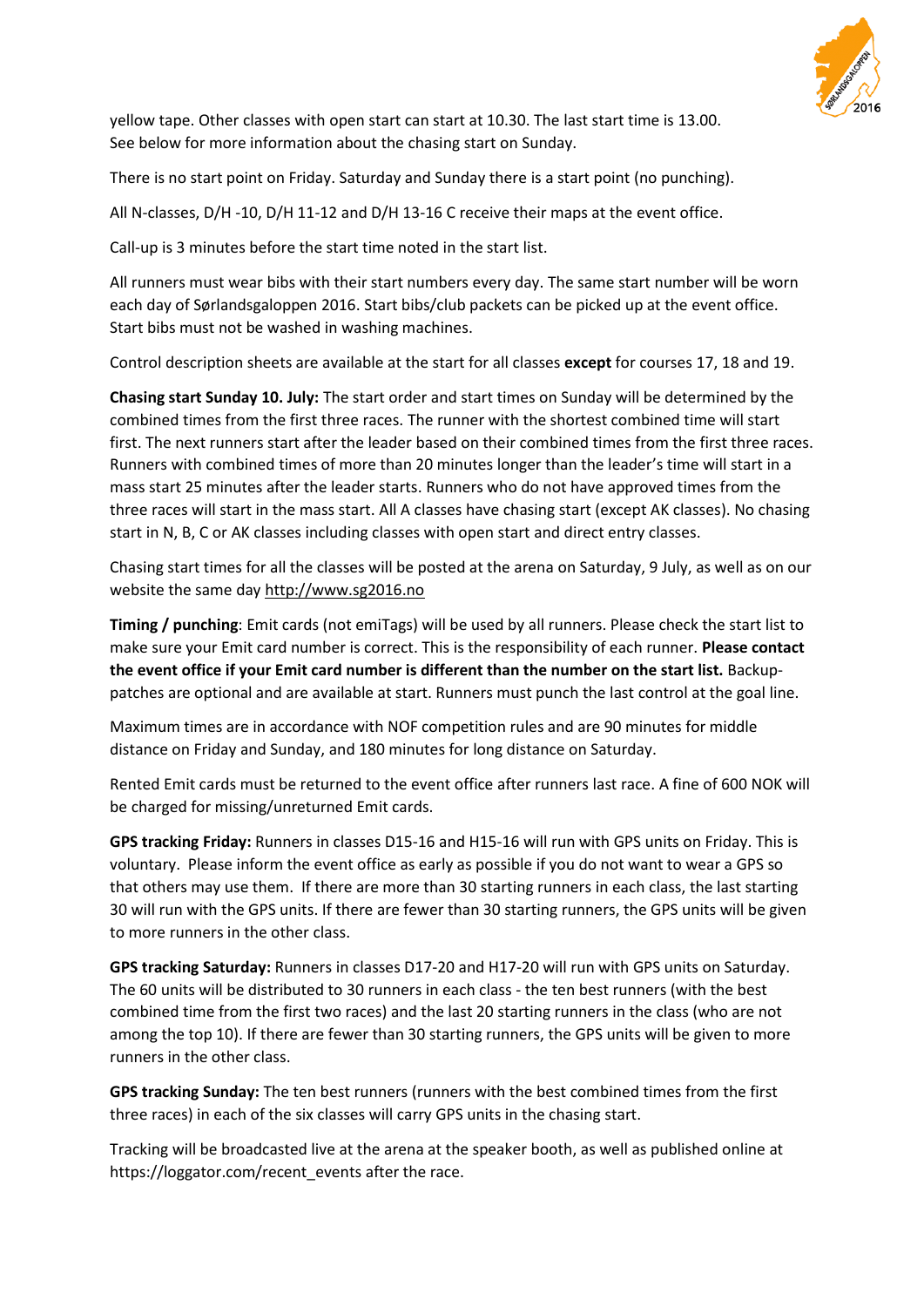

#### **Point legs:**

| Day                           | <b>Course</b>              | 11          |             | $\overline{2}$ | 11          | 8           | 4           |
|-------------------------------|----------------------------|-------------|-------------|----------------|-------------|-------------|-------------|
|                               | <b>Class</b>               | H13-14      | H15-16      | H17-20         | D13-14      | D15-16      | D17-20      |
| Friday, July 8<br>Point leg 3 | Tempo<br>Gigante           | $2 - 3$     | $2 - 3$     | $11 - 12$      | $2 - 3$     | $3 - 4$     | $3 - 4$     |
| Friday, July 8<br>Point leg 4 | Postplukk                  | $5 - 8$     | $8 - 12$    | $13 - 16$      | $5 - 8$     | $8 - 12$    | $10 - 13$   |
| Sat., July 9<br>Point leg 5   | Quick start                | Start - $1$ | Start - $1$ | Start $-1$     | Start - $1$ | Start - $1$ | Start - $1$ |
| Sat., July 9<br>Point leg 6   | Langstrekk                 | $3 - 4$     | $4 - 5$     | $10 - 11$      | $3 - 4$     | $4 - 5$     | $8 - 9$     |
| Sun., July 10<br>Point leg 7  | Downhill /<br>Klatrestrekk | $1 - 3$     | $5-6$       | $7-8$          | $1 - 3$     | $8-9$       | $4 - 5$     |

Example:  $9-10$  means the leg between control 9 and control 10.  $(H=M D=W)$ 

### **Classes, course level and course length:**

| Class $(H=M D=W)$               | Course         | Level          | Sprint   | Middle   | $L$ Ong  | Middle   |
|---------------------------------|----------------|----------------|----------|----------|----------|----------|
|                                 |                |                | 7.7      | 8.7      | 9.7      | 10.7     |
| H21                             |                | А              | 2,7km    | 4,6 km   | 6,9 km   | 4,1 km   |
| H17-20, H35                     | $\overline{2}$ | A              | $2,3$ km | 3,8 km   | 5,6 km   | 3,8 km   |
| H40, D21                        | 3              | А              | $2,3$ km | 3,7 km   | 5,4 km   | $3,3$ km |
| H45 D35, D17-20                 | $\overline{4}$ | А              | $2,0$ km | 3,6 km   | 5,0 km   | $3,2$ km |
| H50, D40, D45                   | 5              | А              | 1,9 km   | $3,2$ km | 4,4 km   | 2,8 km   |
| H17AK, Open A                   | $6*$           | А              | $1,9$ km | 2,8 km   | 4,0 km   | $2,5$ km |
| H55, H15-16, D50                | 7              | A              | 1,9 km   | 2,7 km   | 4,3 km   | 2,6 km   |
| H60, D15-16                     | 8              | A              | $1,7$ km | $2,6$ km | 3,8 km   | $2,3$ km |
| H70, D60, H65, D55,             | 9              | A              | 1,6 km   | $2,2$ km | 3,8 km   | 2,0 km   |
| D17AK, D45AK, H45AK             | $10*$          | A              | $1,7$ km | 2,6 km   | $3,2$ km | $2,1$ km |
| H13-14, D13-14                  | 11             | B              | $1,7$ km | $2,2$ km | $3,1$ km | 1,8 km   |
| H17B, D17B, Open B, H15-        | $12*$          | B              | $1,7$ km | $2,2$ km | 3,6 km   | $1,8$ km |
| 16B, D15-16B                    |                |                |          |          |          |          |
| H75, H80, D65, D70, D75,<br>D80 | 13             | A              | $1,6$ km | $2,0$ km | 2,6 km   | $1,9$ km |
| H17C, D17C, Open C              | $14*$          | $\mathsf{C}$   | $1,8$ km | $2,1$ km | $3,3$ km | $1,8$ km |
| H13-16C, D13-16C                | $15*$          | $\overline{C}$ | $1,7$ km | $2,0$ km | 2,7 km   | $1,6$ km |
| H11-12, D11-12, H-10,           | 16             | $\mathcal{C}$  | $1,8$ km | $2,0$ km | $2,5$ km | $1,7$ km |
| $D-10$                          |                |                |          |          |          |          |
| H13-16N, H17N, D13-16N,         | $17*$          | N              | $1,7$ km | $1,9$ km | 2,6 km   | $1,9$ km |
| D17N                            |                |                |          |          |          |          |
| H10-12N, D10-12N                | $18*$          | $\mathsf{N}$   | $1,7$ km | $1,3$ km | $2,0$ km | $1,6$ km |
| N-Open                          | $19*$          | $\mathsf{N}$   | 1,7 km   | 1,4 km   | $1,4$ km | $1,5$ km |

**= open start courses / classes**

Classes N-Open and D/H -10 are not ranked.

### **Prizes:**

| 12 years and under:              | Everyone is awarded a prize each day. No prize for combined result.<br>Prizes are awarded at the finish.                                                                                                                      |
|----------------------------------|-------------------------------------------------------------------------------------------------------------------------------------------------------------------------------------------------------------------------------|
| 13 – 16 years:<br>D/H 17-20 AL:. | A prize is awarded to the first three finishers on days $1 - 3$ . On the final day $1/3$<br>the runners will be awarded a prize based on combined results.<br>Prizes are awarded when all runners in the class have finished. |
| Other A-classes:                 | No prizes days 1 - 3. The last day 1/8 of all runners will be awarded a prize base<br>on combined results.<br>Prizes are awarded when all runners in the class have finished.                                                 |